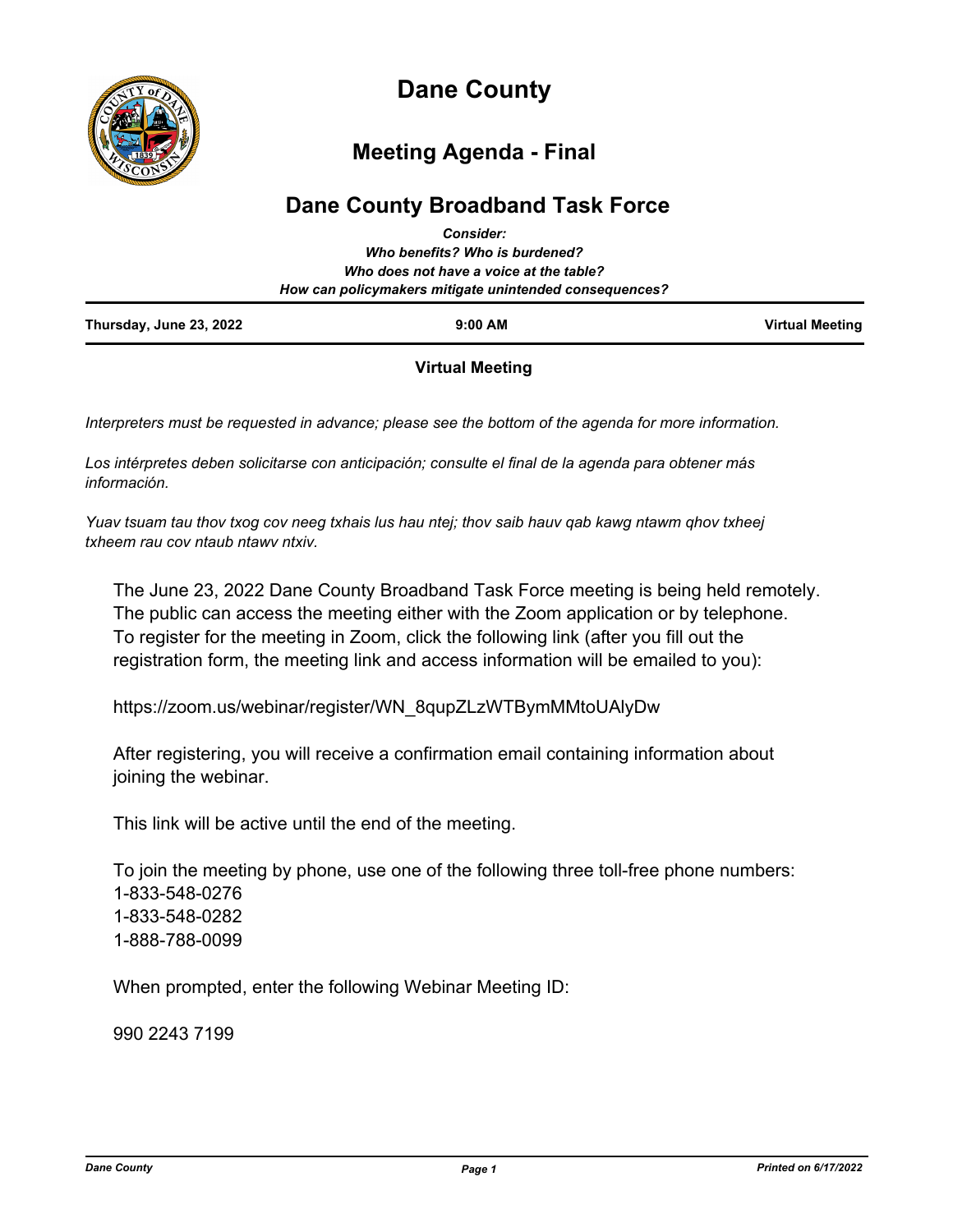PROCESS TO PROVIDE PUBLIC COMMENT: ANY MEMBERS OF THE PUBLIC WISHING TO REGISTER TO SPEAK ON/SUPPORT/OPPOSE AN AGENDA ITEM MUST REGISTER

USING THE LINK ABOVE (even if you plan to attend using your phone).

If you want to submit a written comment for this meeting, or send handouts for committee members, please send them to: kuhl.lauren@countyofdane.com with subject "Dane County Broadband Task Force meeting comment/handout".

In order to testify (speak to provide public comment), you must be in attendance at the meeting via Zoom or phone; you will then be promoted to a panelist or unmuted and provided time to speak to the body when the item(s) comes up on the agenda.

\*\*Registrations to provide public comment will be accepted until 30 minutes prior to the beginning of the meeting.\*\*

If you join the meeting with Zoom, when the item you have registered for is before the board/committee, you will be promoted to a panelist. Once a panelist, you can turn on your webcam and you will be able to unmute yourself.

## **A. Call To Order**

#### **B. Consideration of Minutes**

**1.** [2022 MIN-127](http://dane.legistar.com/gateway.aspx?m=l&id=/matter.aspx?key=23113) Minutes of the June 2, 2022 Dane County Broadband Task Force Meeting

*Attachments:* [2022 MIN-127](http://dane.legistar.com/gateway.aspx?M=F&ID=f93f98ad-d702-4f33-ac8a-bf3aeec6b241.pdf)

**C. Public Comment on Items not on the Agenda**

#### **D. Reports to Committee**

- 1. Review and discuss UW River Falls preliminary survey report
- 2. Review and discuss draft Broadband Task Force report

## **E. Action Items**

1. Discussion and clarification on advocacy